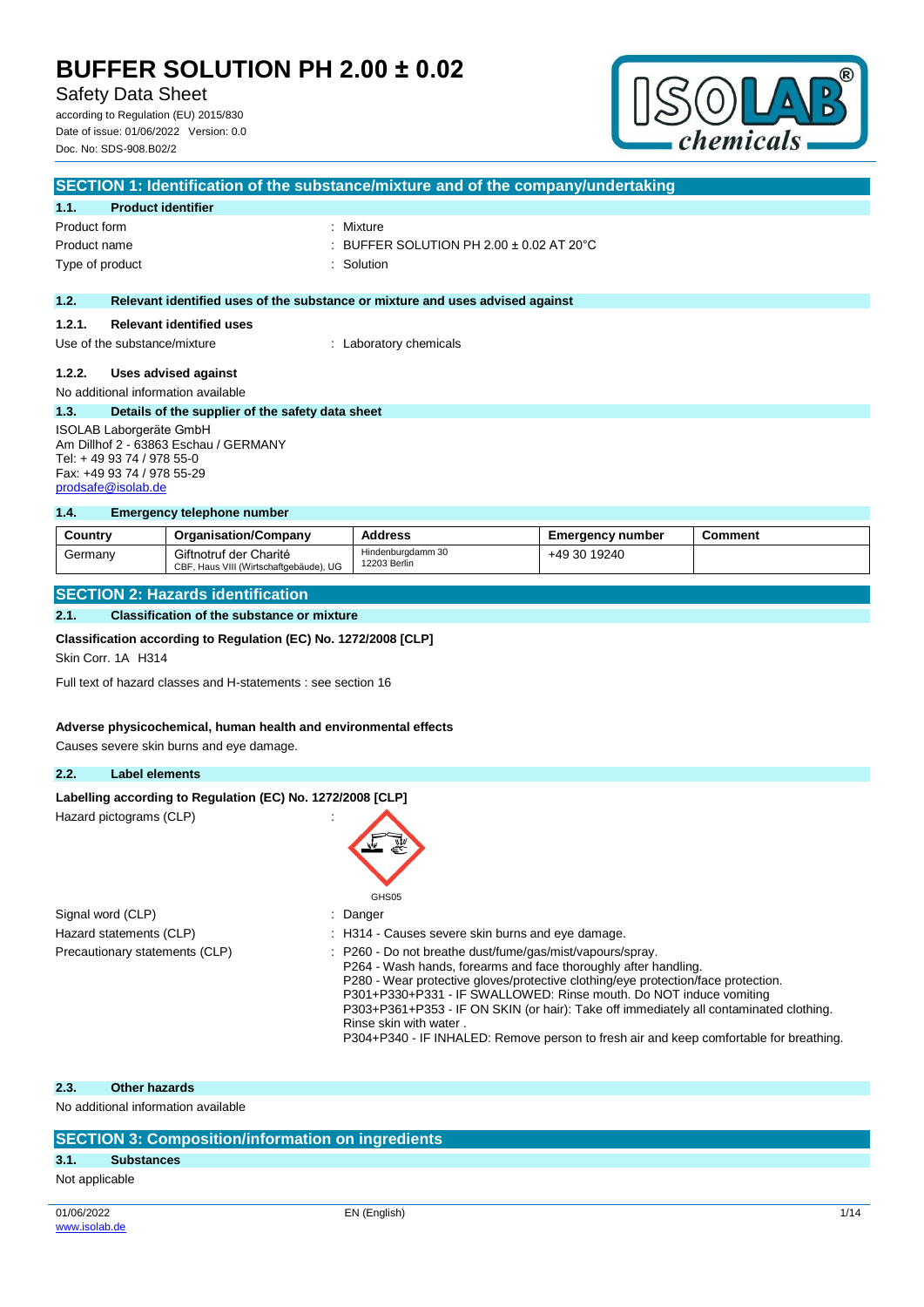# Safety Data Sheet

according to Regulation (EU) 2015/830 Date of issue: 01/06/2022 Version: 0.0 Doc. No: SDS-908.B02/2



### **3.2. Mixtures**

| <b>Name</b>                           | <b>Product identifier</b>                                                | $\frac{9}{6}$ | <b>Classification according to</b><br><b>Regulation (EC) No.</b><br>1272/2008 [CLP]                                                                                |
|---------------------------------------|--------------------------------------------------------------------------|---------------|--------------------------------------------------------------------------------------------------------------------------------------------------------------------|
| hydrochloric acid  %                  | (EC-No.) 231-595-7<br>(EC Index-No.) 017-002-01-X                        | $0.1 - 2.5$   | Skin Corr. 1B, H314<br>STOT SE 3, H335                                                                                                                             |
| Glycine (Aminoacetic acid)            | (CAS-No.) 56-40-6<br>(EC-No.) 200-272-2                                  | $0.1 - 2.5$   | Not classified                                                                                                                                                     |
| sodium chloride                       | (CAS-No.) 7647-14-5<br>(EC-No.) 231-598-3                                | $0.1 - 2.5$   | Not classified                                                                                                                                                     |
| mercury diiodide                      | (CAS-No.) 7774-29-0<br>(EC-No.) 231-873-8<br>(EC Index-No.) 080-002-00-6 | < 0.1         | Acute Tox. 2 (Inhalation), H330<br>Acute Tox. 1 (Dermal), H310<br>Acute Tox. 2 (Oral), H300<br>STOT RE 2, H373<br>Aquatic Acute 1, H400<br>Aquatic Chronic 1, H410 |
| potassium iodide                      | (CAS-No.) 7681-11-0<br>(EC-No.) 231-659-4                                | < 0.1         | Not classified                                                                                                                                                     |
| <b>Specific concentration limits:</b> |                                                                          |               |                                                                                                                                                                    |
| Name                                  | <b>Product identifier</b>                                                |               | <b>Specific concentration limits</b>                                                                                                                               |
| hydrochloric acid  %                  | (EC-No.) 231-595-7<br>(EC Index-No.) 017-002-01-X                        |               | (C > = 10) STOT SE 3, H335<br>(10 = < C < 25) Eye Irrit. 2, H319<br>(10 = < C < 25) Skin Irrit. 2, H315<br>(C >= 25) Skin Corr. 1B, H314                           |
| mercury diiodide                      | (CAS-No.) 7774-29-0<br>(EC-No.) 231-873-8<br>(EC Index-No.) 080-002-00-6 |               | (C > = 0.1) STOT RE 2, H373                                                                                                                                        |

#### Full text of H-statements: see section 16

.

| <b>SECTION 4: First aid measures</b>                                               |                                                                                                                                                       |  |
|------------------------------------------------------------------------------------|-------------------------------------------------------------------------------------------------------------------------------------------------------|--|
| 4.1.<br>Description of first aid measures                                          |                                                                                                                                                       |  |
| First-aid measures general                                                         | : Call a physician immediately.                                                                                                                       |  |
| First-aid measures after inhalation                                                | : Remove person to fresh air and keep comfortable for breathing.                                                                                      |  |
| First-aid measures after skin contact                                              | Rinse skin with water/shower. Take off immediately all contaminated clothing. Call a physician<br>immediately.                                        |  |
| First-aid measures after eye contact                                               | Rinse cautiously with water for several minutes. Remove contact lenses, if present and easy to<br>do. Continue rinsing. Call a physician immediately. |  |
| First-aid measures after ingestion                                                 | : Rinse mouth. Do not induce vomiting. Call a physician immediately.                                                                                  |  |
| 4.2.<br>Most important symptoms and effects, both acute and delayed                |                                                                                                                                                       |  |
| Symptoms/effects after skin contact                                                | : Burns.                                                                                                                                              |  |
| Symptoms/effects after eye contact                                                 | : Serious damage to eyes.                                                                                                                             |  |
| Symptoms/effects after ingestion                                                   | : Burns.                                                                                                                                              |  |
| 4.3.<br>Indication of any immediate medical attention and special treatment needed |                                                                                                                                                       |  |

Treat symptomatically.

|      | <b>SECTION 5: Firefighting measures</b>                                    |                                                                                                                                             |  |  |
|------|----------------------------------------------------------------------------|---------------------------------------------------------------------------------------------------------------------------------------------|--|--|
| 5.1. | <b>Extinguishing media</b>                                                 |                                                                                                                                             |  |  |
|      | Suitable extinguishing media                                               | : Water spray. Dry powder. Foam. Carbon dioxide.                                                                                            |  |  |
| 5.2. | Special hazards arising from the substance or mixture                      |                                                                                                                                             |  |  |
| fire | Hazardous decomposition products in case of : Toxic fumes may be released. |                                                                                                                                             |  |  |
| 5.3. | <b>Advice for firefighters</b>                                             |                                                                                                                                             |  |  |
|      | Protection during firefighting                                             | : Do not attempt to take action without suitable protective equipment. Self-contained breathing<br>apparatus. Complete protective clothing. |  |  |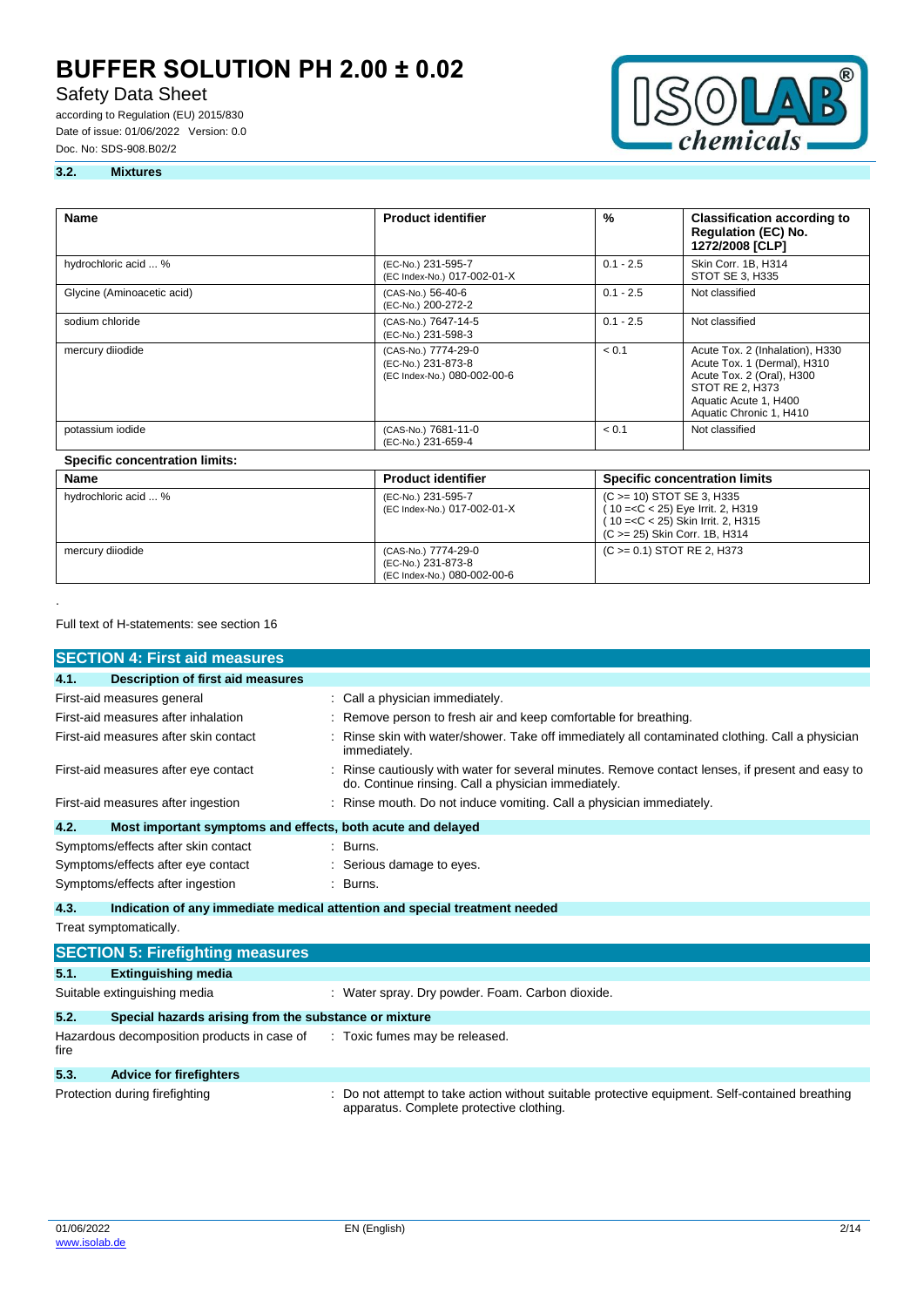# Safety Data Sheet

according to Regulation (EU) 2015/830 Date of issue: 01/06/2022 Version: 0.0 Doc. No: SDS-908.B02/2



|                                                                            | <b>SECTION 6: Accidental release measures</b>                       |                                                                                                                                                                        |  |  |
|----------------------------------------------------------------------------|---------------------------------------------------------------------|------------------------------------------------------------------------------------------------------------------------------------------------------------------------|--|--|
| 6.1.                                                                       | Personal precautions, protective equipment and emergency procedures |                                                                                                                                                                        |  |  |
| 6.1.1.                                                                     | For non-emergency personnel<br>Emergency procedures                 | Ventilate spillage area. Avoid contact with skin and eyes. Do not breathe                                                                                              |  |  |
|                                                                            |                                                                     | dust/fume/gas/mist/vapours/spray.                                                                                                                                      |  |  |
| 6.1.2.                                                                     | For emergency responders                                            |                                                                                                                                                                        |  |  |
|                                                                            | Protective equipment                                                | Do not attempt to take action without suitable protective equipment. For further information<br>refer to section 8: "Exposure controls/personal protection".           |  |  |
| 6.2.                                                                       | <b>Environmental precautions</b>                                    |                                                                                                                                                                        |  |  |
|                                                                            | Avoid release to the environment.                                   |                                                                                                                                                                        |  |  |
| 6.3.                                                                       | Methods and material for containment and cleaning up                |                                                                                                                                                                        |  |  |
| Methods for cleaning up<br>: Take up liquid spill into absorbent material. |                                                                     |                                                                                                                                                                        |  |  |
|                                                                            | Other information                                                   | Dispose of materials or solid residues at an authorized site.                                                                                                          |  |  |
| 6.4.                                                                       | Reference to other sections                                         |                                                                                                                                                                        |  |  |
|                                                                            | For further information refer to section 13.                        |                                                                                                                                                                        |  |  |
|                                                                            | <b>SECTION 7: Handling and storage</b>                              |                                                                                                                                                                        |  |  |
| 7.1.                                                                       | <b>Precautions for safe handling</b>                                |                                                                                                                                                                        |  |  |
| Precautions for safe handling                                              |                                                                     | Ensure good ventilation of the work station. Avoid contact with skin and eyes. Do not breathe<br>dust/fume/gas/mist/vapours/spray. Wear personal protective equipment. |  |  |
|                                                                            | Hygiene measures                                                    | Wash contaminated clothing before reuse. Do not eat, drink or smoke when using this product.<br>Always wash hands after handling the product.                          |  |  |
| 7.2.                                                                       | Conditions for safe storage, including any incompatibilities        |                                                                                                                                                                        |  |  |
|                                                                            | Storage conditions                                                  | : Store locked up. Store in a well-ventilated place. Keep cool.                                                                                                        |  |  |
| 7.3.                                                                       | Specific end use(s)                                                 |                                                                                                                                                                        |  |  |

No additional information available

## **SECTION 8: Exposure controls/personal protection**

## **8.1. Control parameters**

| hydrochloric acid  % |                                                            |                                                                                                                            |
|----------------------|------------------------------------------------------------|----------------------------------------------------------------------------------------------------------------------------|
| EU                   | Local name                                                 | Hydrogen chloride                                                                                                          |
| EU                   | IOELV TWA (mg/m <sup>3</sup> )                             | $8 \text{ mg/m}^3$                                                                                                         |
| EU                   | IOELV TWA (ppm)                                            | 5 ppm                                                                                                                      |
| EU                   | IOELV STEL (mg/m <sup>3</sup> )                            | $15 \text{ mg/m}^3$                                                                                                        |
| EU                   | IOELV STEL (ppm)                                           | 10 ppm                                                                                                                     |
| Austria              | Local name                                                 | Chlorwasserstoff                                                                                                           |
| Austria              | MAK (mg/m <sup>3</sup> )                                   | $8 \text{ mg/m}^3$                                                                                                         |
| Austria              | MAK (ppm)                                                  | 5 ppm                                                                                                                      |
| Austria              | MAK Short time value (mg/m <sup>3</sup> )                  | $15 \text{ mg/m}^3$                                                                                                        |
| Austria              | MAK Short time value (ppm)                                 | 10 ppm                                                                                                                     |
| Belgium              | Local name                                                 | Hydrogène (chlorure d') # Waterstofchloride                                                                                |
| Belgium              | Limit value (mg/m <sup>3</sup> )                           | $8 \text{ mg/m}^3$                                                                                                         |
| Belgium              | Limit value (ppm)                                          | 5 ppm                                                                                                                      |
| Belgium              | Short time value (mg/m <sup>3</sup> )                      | $15 \text{ mg/m}^3$                                                                                                        |
| Belgium              | Short time value (ppm)                                     | 10 ppm                                                                                                                     |
| <b>Bulgaria</b>      | Local name                                                 | Хлороводород                                                                                                               |
| <b>Bulgaria</b>      | OEL TWA (mg/m <sup>3</sup> )                               | $8 \text{ mg/m}^3$                                                                                                         |
| <b>Bulgaria</b>      | OEL TWA (ppm)                                              | 5 ppm                                                                                                                      |
| <b>Bulgaria</b>      | OEL STEL (mg/m <sup>3</sup> )                              | 15 mg/ $m3$                                                                                                                |
| <b>Bulgaria</b>      | OEL STEL (ppm)                                             | 10 ppm                                                                                                                     |
| <b>Bulgaria</b>      | <b>Notes</b>                                               | • (Химични агенти, за които са определени<br>гранични стойности във въздуха на работната<br>среда за Европейската общност) |
| Croatia              | Local name                                                 | Vodikov klorid                                                                                                             |
| Croatia              | GVI (granična vrijednost izloženosti) (mg/m <sup>3</sup> ) | $8 \text{ mg/m}^3$                                                                                                         |
| Croatia              | GVI (granična vrijednost izloženosti) (ppm)                | 5 ppm                                                                                                                      |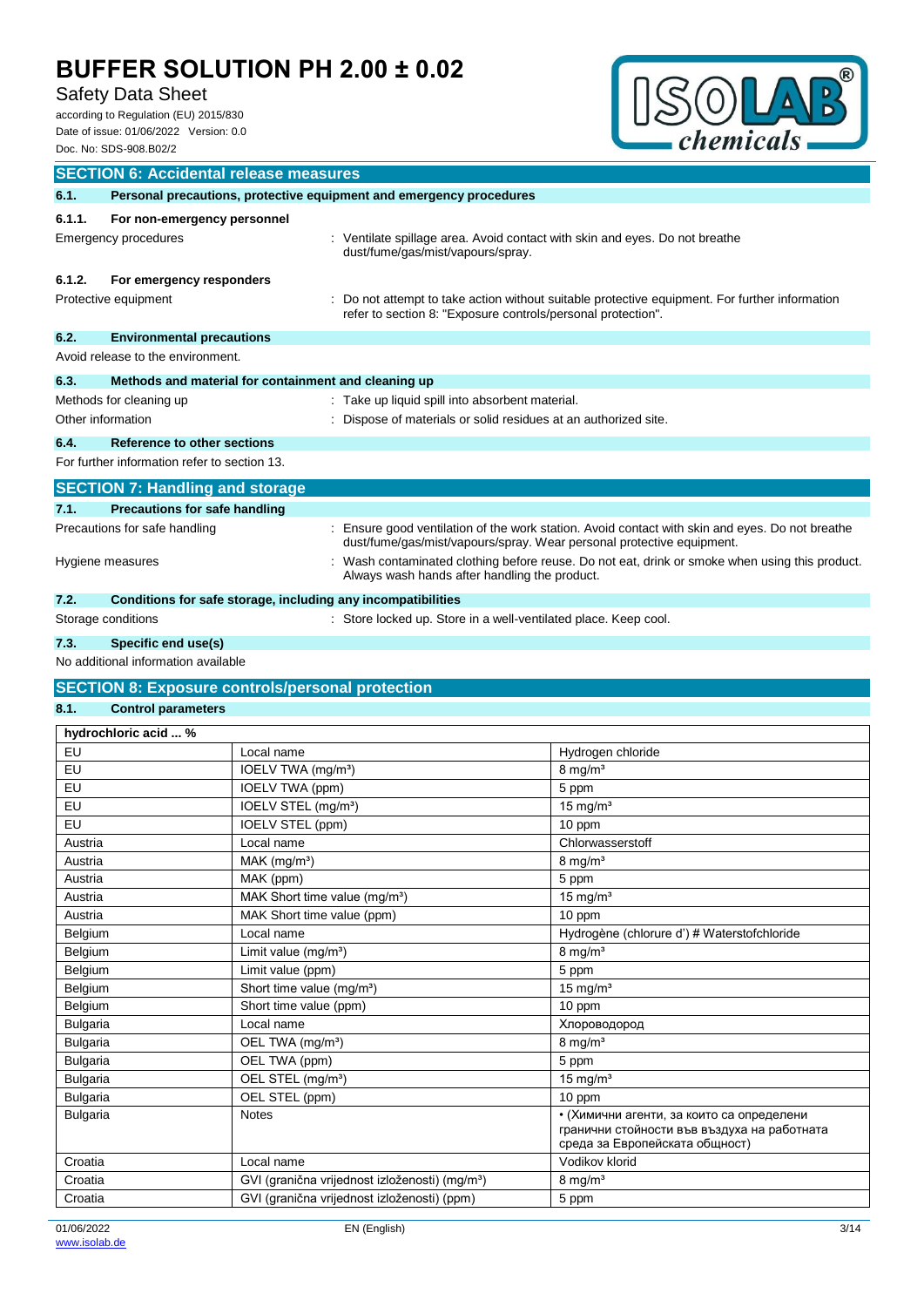Safety Data Sheet



| hydrochloric acid  %  |                                                                             |                                                                                                                                                                                     |  |  |
|-----------------------|-----------------------------------------------------------------------------|-------------------------------------------------------------------------------------------------------------------------------------------------------------------------------------|--|--|
| Croatia               | KGVI (kratkotrajna granična vrijednost izloženosti)<br>(mg/m <sup>3</sup> ) | $15 \text{ mg/m}^3$                                                                                                                                                                 |  |  |
| Croatia               | KGVI (kratkotrajna granična vrijednost izloženosti)<br>(ppm)                | 10 ppm                                                                                                                                                                              |  |  |
| Croatia               | Naznake (HR)                                                                | EU* (naznaka da se radi o tvarima za koje su utvrđene<br>indikativne granične vrijednosti izloženosti prema<br>Direktivi 2000/39/ EC (prva lista)); T (otrovno); C<br>(nagrizajuće) |  |  |
| Czech Republic        | Local name                                                                  | Chlorovodík                                                                                                                                                                         |  |  |
| <b>Czech Republic</b> | Expoziční limity (PEL) (mg/m <sup>3</sup> )                                 | $8 \text{ mg/m}^3$                                                                                                                                                                  |  |  |
| <b>Czech Republic</b> | Expoziční limity (PEL) (ppm)                                                | 5.43 ppm                                                                                                                                                                            |  |  |
| Czech Republic        | Expoziční limity (NPK-P) (mg/m <sup>3</sup> )                               | $15 \text{ mg/m}^3$                                                                                                                                                                 |  |  |
| Czech Republic        | Expoziční limity (NPK-P) (ppm)                                              | 10.19 ppm                                                                                                                                                                           |  |  |
| Denmark               | Local name                                                                  | Hydrogenchlorid (Chlorbrinte)                                                                                                                                                       |  |  |
| Denmark               | Grænseværdie (langvarig) (mg/m <sup>3</sup> )                               | $8$ mg/m <sup>3</sup>                                                                                                                                                               |  |  |
| Denmark               | Grænseværdie (langvarig) (ppm)                                              | 5 ppm                                                                                                                                                                               |  |  |
| Denmark               | Anmærkninger (DK)                                                           | E (betyder, at stoffet har en EF-grænseværdi);<br>L (markerer, at grænseværdien er en loftværdi, som<br>ikke på noget tidspunkt må overskrides)                                     |  |  |
| Estonia               | Local name                                                                  | Vesinikkloriid                                                                                                                                                                      |  |  |
| Estonia               | OEL TWA (mg/m <sup>3</sup> )                                                | $8 \text{ mg/m}^3$                                                                                                                                                                  |  |  |
| Estonia               | OEL TWA (ppm)                                                               | 5 ppm                                                                                                                                                                               |  |  |
| Estonia               | OEL STEL (mg/m <sup>3</sup> )                                               | 15 mg/ $m3$                                                                                                                                                                         |  |  |
| Estonia               | OEL STEL (ppm)                                                              | 10 ppm                                                                                                                                                                              |  |  |
| Finland               | Local name                                                                  | Kloorivety, vedetön                                                                                                                                                                 |  |  |
| Finland               | HTP-arvo (15 min)                                                           | $7.6$ mg/m <sup>3</sup>                                                                                                                                                             |  |  |
| Finland               | HTP-arvo (15 min) (ppm)                                                     | 5 ppm                                                                                                                                                                               |  |  |
| France                | Local name                                                                  | Chlorure d'hydrogène (Acide chlorhydrique)                                                                                                                                          |  |  |
| France                | $VLE$ (mg/m <sup>3</sup> )                                                  | $7.6$ mg/m <sup>3</sup>                                                                                                                                                             |  |  |
| France                | VLE (ppm)                                                                   | 5 ppm                                                                                                                                                                               |  |  |
| France                | Note (FR)                                                                   | Valeurs règlementaires contraignantes                                                                                                                                               |  |  |
| Germany               | Local name                                                                  | Hydrogenchlorid                                                                                                                                                                     |  |  |
| Germany               | TRGS 900 Occupational exposure limit value (mg/m <sup>3</sup> )             | $3$ mg/m <sup>3</sup>                                                                                                                                                               |  |  |
| Germany               | TRGS 900 Occupational exposure limit value (ppm)                            | 2 ppm                                                                                                                                                                               |  |  |
| Germany               | Remark (TRGS 900)                                                           | DFG,EU,Y                                                                                                                                                                            |  |  |
| Gibraltar             | Eight hours mg/m3                                                           | $8 \text{ mg/m}^3$                                                                                                                                                                  |  |  |
| Gibraltar             | Eight hours ppm                                                             | 5 ppm                                                                                                                                                                               |  |  |
| Gibraltar             | Short-term mg/m3                                                            | 15 mg/ $m3$                                                                                                                                                                         |  |  |
| Gibraltar             | Short-term ppm                                                              | 10 ppm                                                                                                                                                                              |  |  |
| Gibraltar             | Name of agent                                                               | Hydrogen chloride                                                                                                                                                                   |  |  |
| Greece                | OEL TWA (mg/m <sup>3</sup> )                                                | $7$ mg/m <sup>3</sup>                                                                                                                                                               |  |  |
| Greece<br>Greece      | OEL TWA (ppm)<br>OEL STEL (mg/m <sup>3</sup> )                              | 5 ppm<br>$7$ mg/m <sup>3</sup>                                                                                                                                                      |  |  |
| Greece                | OEL STEL (ppm)                                                              |                                                                                                                                                                                     |  |  |
| Hungary               | Local name                                                                  | 5 ppm<br>SÓSAV                                                                                                                                                                      |  |  |
| Hungary               | AK-érték                                                                    | $8$ mg/m <sup>3</sup>                                                                                                                                                               |  |  |
| Hungary               | CK-érték                                                                    | 16 mg/ $m3$                                                                                                                                                                         |  |  |
| Hungary               | Megjegyzések (HU)                                                           | i, m; EU1                                                                                                                                                                           |  |  |
| Ireland               | Local name                                                                  | Hydrogen chloride                                                                                                                                                                   |  |  |
|                       |                                                                             |                                                                                                                                                                                     |  |  |
| Ireland               | OEL (8 hours ref) (mg/m <sup>3</sup> )                                      | $8$ mg/m <sup>3</sup>                                                                                                                                                               |  |  |
| Ireland               | OEL (8 hours ref) (ppm)                                                     | 5 ppm                                                                                                                                                                               |  |  |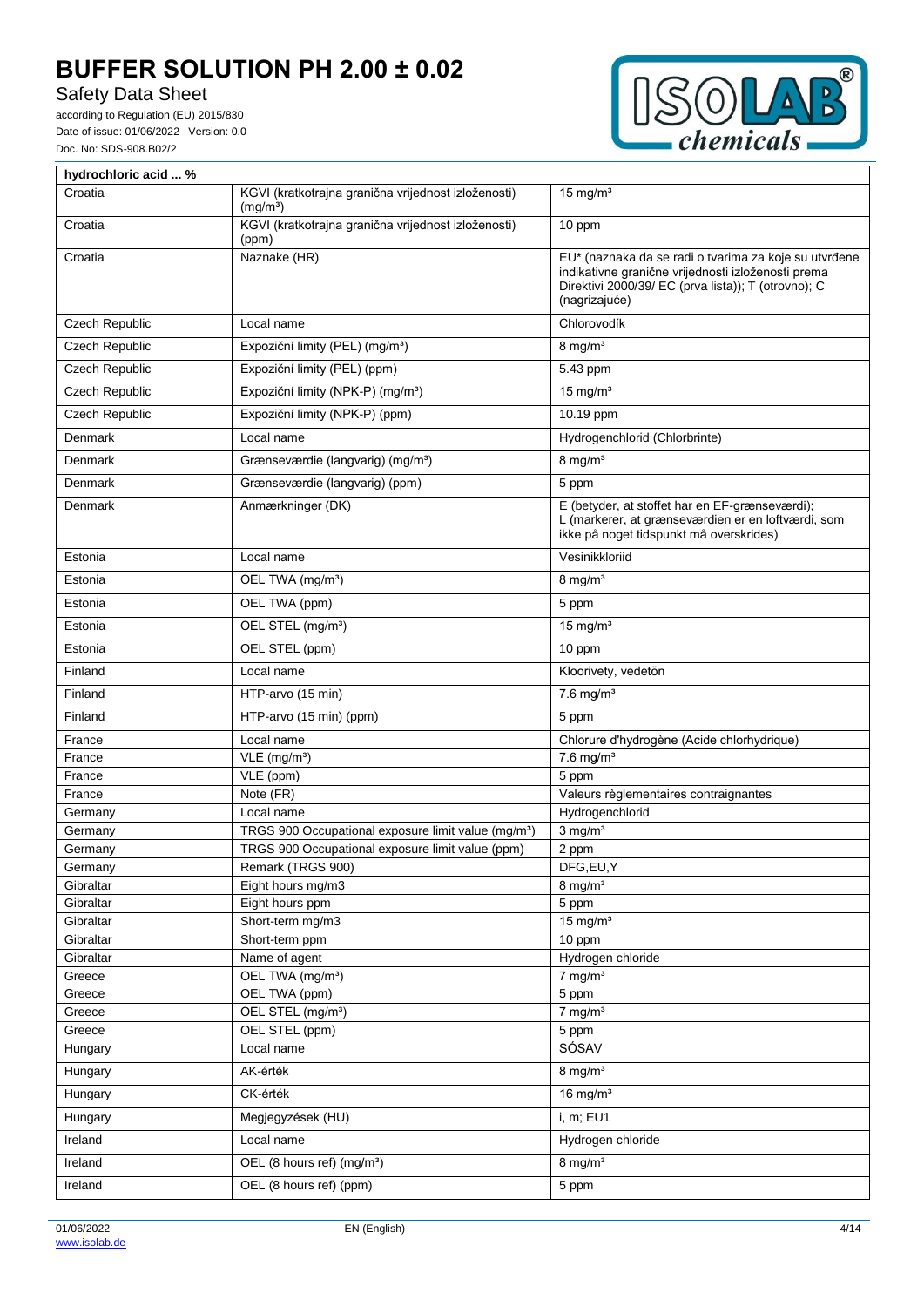Safety Data Sheet



| hydrochloric acid  % |                                            |                                                   |
|----------------------|--------------------------------------------|---------------------------------------------------|
| Ireland              | OEL (15 min ref) (mg/m3)                   | 15 mg/ $m3$                                       |
| Ireland              | OEL (15 min ref) (ppm)                     | 10 ppm                                            |
| Ireland              | Notes (IE)                                 | <b>IOELV</b>                                      |
| Italy                | Local name                                 | Acido cloridrico                                  |
| Italy                | OEL TWA (mg/m <sup>3</sup> )               | $8$ mg/m <sup>3</sup>                             |
| Italy                | OEL TWA (ppm)                              | 5 ppm                                             |
| Italy                | OEL STEL (mg/m <sup>3</sup> )              | $15$ mg/m <sup>3</sup>                            |
| Italy                | OEL STEL (ppm)                             | 10 ppm                                            |
| Latvia               | Local name                                 | Hlorūdeņradis                                     |
| Latvia               | OEL TWA (mg/m <sup>3</sup> )               | $8 \text{ mg/m}^3$                                |
| Latvia               | OEL TWA (ppm)                              | 5 ppm                                             |
| Latvia               | OEL STEL (mg/m <sup>3</sup> )              | $15$ mg/m <sup>3</sup>                            |
| Latvia               | OEL STEL (ppm)                             | 10 ppm                                            |
| Lithuania            | Local name                                 | Vandenilio chloridas                              |
| Lithuania            | IPRV (mg/m <sup>3</sup> )                  | $8$ mg/m <sup>3</sup>                             |
| Lithuania            | IPRV (ppm)                                 | 5 ppm                                             |
| Lithuania            | TPRV (mg/m <sup>3</sup> )                  | $15 \text{ mg/m}^3$                               |
| Lithuania            | TPRV (ppm)                                 | 10 ppm                                            |
| Luxembourg           | Local name                                 | Chlorure d'hydrogène                              |
| Luxembourg           | OEL TWA (mg/m <sup>3</sup> )               | $8$ mg/m <sup>3</sup>                             |
| Luxembourg           | OEL TWA (ppm)                              | 5 ppm                                             |
| Luxembourg           | OEL STEL (mg/m <sup>3</sup> )              | $15$ mg/m <sup>3</sup>                            |
| Luxembourg           | OEL STEL (ppm)                             | 10 ppm                                            |
| Malta                | Local name                                 | Hydrogenchloride                                  |
| Malta                | OEL TWA (mg/m <sup>3</sup> )               | $8$ mg/m <sup>3</sup>                             |
| Malta                | OEL TWA (ppm)                              | 5 ppm                                             |
| Malta                | OEL STEL (mg/m <sup>3</sup> )              | $\frac{1}{15}$ mg/m <sup>3</sup>                  |
| Malta                | OEL STEL (ppm)                             | 10 ppm                                            |
| Netherlands          | Local name                                 | Zoutzuur                                          |
| <b>Netherlands</b>   | Grenswaarde TGG 8H (mg/m <sup>3</sup> )    | $8 \text{ mg/m}^3$                                |
| Netherlands          | Grenswaarde TGG 15MIN (mg/m <sup>3</sup> ) | $15$ mg/m <sup>3</sup>                            |
| Poland               | Local name                                 | Chlorowodór                                       |
| Poland               | $NDS$ (mg/m <sup>3</sup> )                 | $5 \text{ mg/m}^3$                                |
| Poland               | NDSCh (mg/m <sup>3</sup> )                 | 10 mg/ $m3$                                       |
| Portugal             | Local name                                 | Ácido clorídrico                                  |
| Portugal             | OEL - Ceilings (ppm)                       | 2 ppm                                             |
| Romania              | Local name                                 | Acid clorhidric                                   |
| Romania              | OEL TWA (mg/m <sup>3</sup> )               | $8 \text{ mg/m}^3$                                |
| Romania              | OEL TWA (ppm)                              | 5 ppm                                             |
| Romania              | OEL STEL (mg/m <sup>3</sup> )              | $15$ mg/m <sup>3</sup>                            |
| Romania              | OEL STEL (ppm)                             | 10 ppm                                            |
| Slovakia             | Local name                                 | Chlorovodík                                       |
| Slovakia             | NPHV (priemerná) (mg/m <sup>3</sup> )      | $8$ mg/m <sup>3</sup>                             |
| Slovakia             | NPHV (priemerná) (ppm)                     | 5 ppm                                             |
| Slovakia             | OEL STEL (mg/m <sup>3</sup> )              | 15 mg/ $m3$                                       |
| Slovakia             | OEL STEL (ppm)                             | 10 ppm                                            |
| Slovenia             | Local name                                 | vodikov klorid, brezvodni (klorovodik, brezvodni) |
| Slovenia             | OEL TWA (mg/m <sup>3</sup> )               | $8 \text{ mg/m}^3$                                |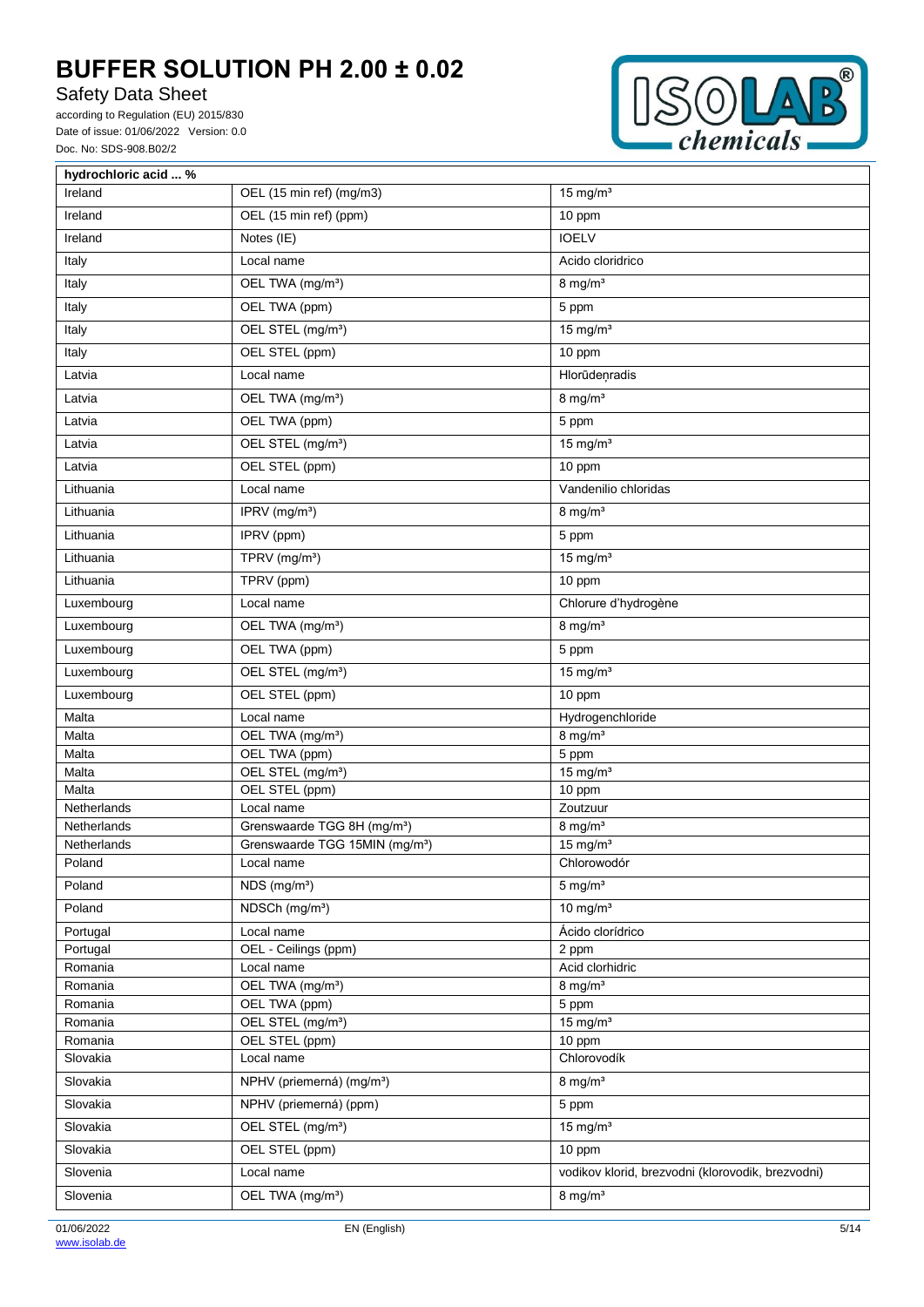# Safety Data Sheet



| hydrochloric acid  %      |                                           |                                                                                                                                                                                                                                                                                                                                                                                                                                                                                                                                    |
|---------------------------|-------------------------------------------|------------------------------------------------------------------------------------------------------------------------------------------------------------------------------------------------------------------------------------------------------------------------------------------------------------------------------------------------------------------------------------------------------------------------------------------------------------------------------------------------------------------------------------|
| Slovenia                  | OEL TWA (ppm)                             | 5 ppm                                                                                                                                                                                                                                                                                                                                                                                                                                                                                                                              |
| Slovenia                  | OEL STEL (mg/m <sup>3</sup> )             | 16 mg/ $m3$                                                                                                                                                                                                                                                                                                                                                                                                                                                                                                                        |
| Slovenia                  | OEL STEL (ppm)                            | 10 ppm                                                                                                                                                                                                                                                                                                                                                                                                                                                                                                                             |
| Spain                     | Local name                                | Cloruro de hidrógeno                                                                                                                                                                                                                                                                                                                                                                                                                                                                                                               |
| Spain                     | VLA-ED (mg/m <sup>3</sup> )               | $7.6$ mg/m <sup>3</sup>                                                                                                                                                                                                                                                                                                                                                                                                                                                                                                            |
| Spain                     | VLA-ED (ppm)                              | 5 ppm                                                                                                                                                                                                                                                                                                                                                                                                                                                                                                                              |
| Spain                     | VLA-EC (mg/m <sup>3</sup> )               | 15 mg/ $m3$                                                                                                                                                                                                                                                                                                                                                                                                                                                                                                                        |
| Spain                     | VLA-EC (ppm)                              | 10 ppm                                                                                                                                                                                                                                                                                                                                                                                                                                                                                                                             |
| Spain                     | <b>Notes</b>                              | VLI (Agente químico para el que la U.E. estableció en<br>su día un valor límite indicativo. Todos estos agentes<br>químicos figuran al menos en una de las directivas de<br>valores límite indicativos publicadas hasta ahora (ver<br>Anexo C. Bibliografía). Los estados miembros<br>disponen de un tiempo fijado en dichas directivas para<br>su transposición a los valores límites de cada país<br>miembro. Una vez adoptados, estos valores tienen la<br>misma validez que el resto de los valores adoptados<br>por el país). |
| Sweden                    | Local name                                | Saltsyra                                                                                                                                                                                                                                                                                                                                                                                                                                                                                                                           |
| Sweden                    | nivågränsvärde (NVG) (mg/m <sup>3</sup> ) | $3$ mg/m <sup>3</sup><br>$3$ mg/m <sup>3</sup>                                                                                                                                                                                                                                                                                                                                                                                                                                                                                     |
| Sweden                    | nivågränsvärde (NVG) (ppm)                | 2 ppm<br>2 ppm                                                                                                                                                                                                                                                                                                                                                                                                                                                                                                                     |
| Sweden                    | kortidsvärde (KTV) (mg/m <sup>3</sup> )   | 6 mg/ $m3$<br>6 mg/ $m3$                                                                                                                                                                                                                                                                                                                                                                                                                                                                                                           |
| Sweden                    | kortidsvärde (KTV) (ppm)                  | 4 ppm<br>4 ppm                                                                                                                                                                                                                                                                                                                                                                                                                                                                                                                     |
| United Kingdom            | Local name                                | Hydrogen chloride                                                                                                                                                                                                                                                                                                                                                                                                                                                                                                                  |
| United Kingdom            | WEL TWA (mg/m <sup>3</sup> )              | 2 mg/m <sup>3</sup> gas and aerosol mists                                                                                                                                                                                                                                                                                                                                                                                                                                                                                          |
| United Kingdom            | WEL TWA (ppm)                             | 1 ppm gas and aerosol mists                                                                                                                                                                                                                                                                                                                                                                                                                                                                                                        |
| United Kingdom            | WEL STEL (mg/m <sup>3</sup> )             | 8 mg/m <sup>3</sup> gas and aerosol mists                                                                                                                                                                                                                                                                                                                                                                                                                                                                                          |
| United Kingdom            | WEL STEL (ppm)                            | 5 ppm gas and aerosol mists                                                                                                                                                                                                                                                                                                                                                                                                                                                                                                        |
| Iceland                   | Local name                                | Vetnisklóríð (klórvetni)                                                                                                                                                                                                                                                                                                                                                                                                                                                                                                           |
| Iceland                   | OEL (15 min ref) (mg/m3)                  | $8 \text{ mg/m}^3$                                                                                                                                                                                                                                                                                                                                                                                                                                                                                                                 |
| Iceland                   | OEL (15 min ref) (ppm)                    | 5 ppm                                                                                                                                                                                                                                                                                                                                                                                                                                                                                                                              |
| <b>Russian Federation</b> | Local name                                | Гидрохлорид                                                                                                                                                                                                                                                                                                                                                                                                                                                                                                                        |
| <b>Russian Federation</b> | OEL Ceiling (mg/m <sup>3</sup> )          | $5 \text{ mg/m}^3$                                                                                                                                                                                                                                                                                                                                                                                                                                                                                                                 |
| <b>Russian Federation</b> | Remark (RU)                               | 2 класс опасности - высокоопасное; п (пары и/или<br>газы); О (вещества с остронаправленным<br>механизмом действия, требующие<br>автоматического контроля за их содержанием в<br>воздухе)                                                                                                                                                                                                                                                                                                                                           |
| Norway                    | Local name                                | Hydrogenklorid (Saltsyre)                                                                                                                                                                                                                                                                                                                                                                                                                                                                                                          |
| Norway                    | Grenseverdier (AN) (mg/m <sup>3</sup> )   | $7 \text{ ma/m}^3$                                                                                                                                                                                                                                                                                                                                                                                                                                                                                                                 |
| Norway                    | Grenseverdier (AN) (ppm)                  | 5 ppm                                                                                                                                                                                                                                                                                                                                                                                                                                                                                                                              |
| Norway                    | Merknader (NO)                            | T (Takverdi er en øyeblikksverdi som angir<br>maksimalkonsentrasjon av et kjemikalie i pustesonen<br>som ikke skal overskrides); E (EU har en veiledende<br>grenseverdi for stoffet)                                                                                                                                                                                                                                                                                                                                               |
| Switzerland               | Local name                                | Chlorwasserstoff                                                                                                                                                                                                                                                                                                                                                                                                                                                                                                                   |
| Switzerland               | $MAK$ (mg/m <sup>3</sup> )                | $3$ mg/m <sup>3</sup><br>$3$ mg/m <sup>3</sup>                                                                                                                                                                                                                                                                                                                                                                                                                                                                                     |
| Switzerland               | MAK (ppm)                                 | 2 ppm<br>2 ppm                                                                                                                                                                                                                                                                                                                                                                                                                                                                                                                     |
| Switzerland               | KZGW (mg/m <sup>3</sup> )                 | $6$ mg/m <sup>3</sup><br>$6 \text{ mg/m}^3$                                                                                                                                                                                                                                                                                                                                                                                                                                                                                        |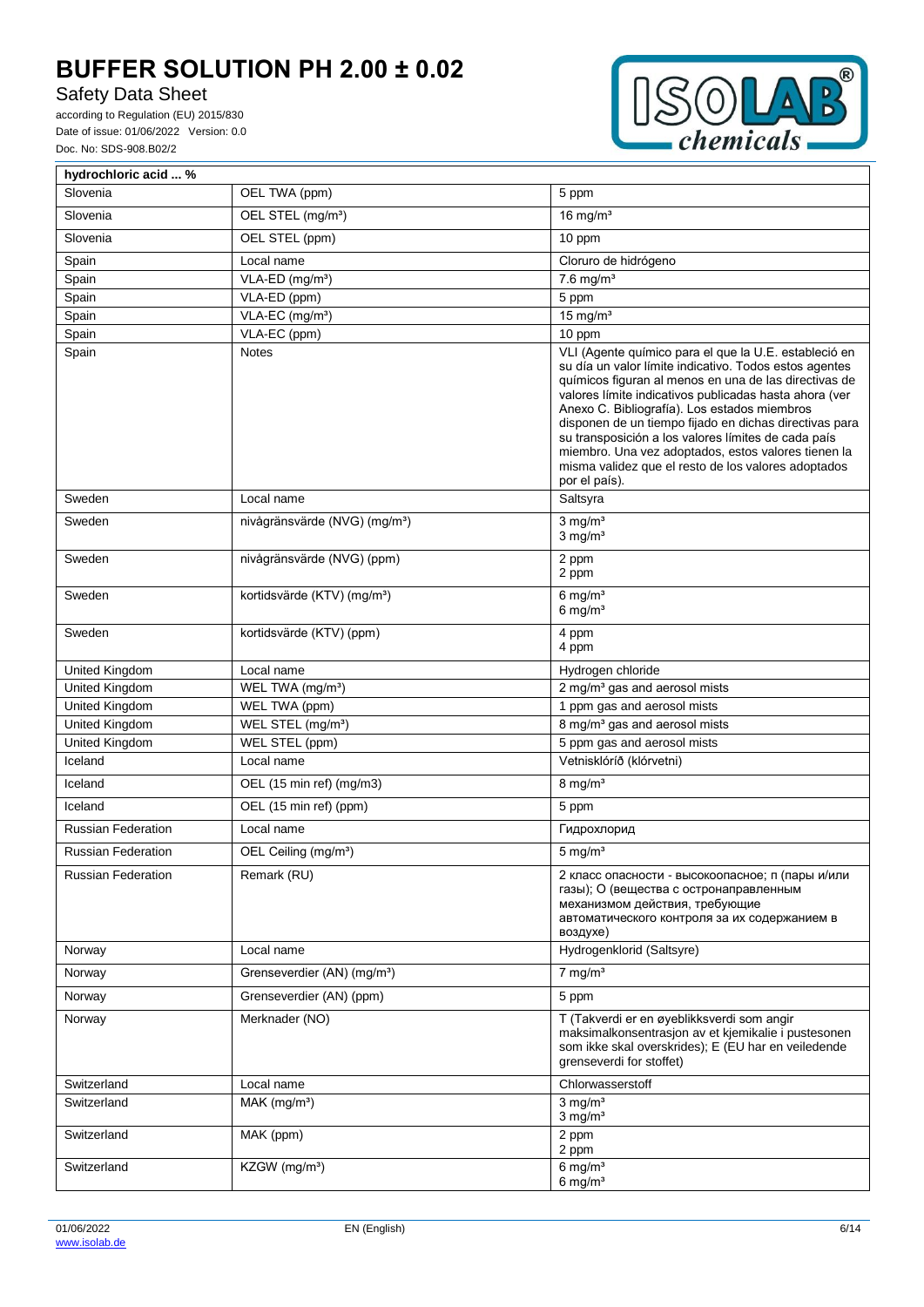# Safety Data Sheet



| hydrochloric acid  %                 |                                         |                                                                                                                                                                                                                                               |
|--------------------------------------|-----------------------------------------|-----------------------------------------------------------------------------------------------------------------------------------------------------------------------------------------------------------------------------------------------|
| Switzerland                          | KZGW (ppm)                              | 4 ppm<br>4 ppm                                                                                                                                                                                                                                |
| Switzerland                          | Remark (CH)                             | SSc - OAWKTAN - DFG, NIOSH, OSHA                                                                                                                                                                                                              |
| Turkey                               | Local name                              | Hidrojen klorür                                                                                                                                                                                                                               |
| Turkey                               | OEL TWA (mg/m <sup>3</sup> )            | $8$ mg/m <sup>3</sup>                                                                                                                                                                                                                         |
| Turkey                               | OEL TWA (ppm)                           | 5 ppm                                                                                                                                                                                                                                         |
| Turkey                               | OEL STEL (mg/m <sup>3</sup> )           | 15 mg/ $m3$                                                                                                                                                                                                                                   |
| Turkey                               | OEL STEL (ppm)                          | 10 ppm                                                                                                                                                                                                                                        |
| Australia                            | Local name                              | Hydrogen chloride                                                                                                                                                                                                                             |
| USA - ACGIH                          | Local name                              | Hydrogen chloride                                                                                                                                                                                                                             |
| USA - ACGIH                          | ACGIH Ceiling (ppm)                     | 2 ppm                                                                                                                                                                                                                                         |
| USA - ACGIH                          | Remark (ACGIH)                          | URT irr                                                                                                                                                                                                                                       |
| USA - OSHA                           | Local name                              | Hydrogen chloride                                                                                                                                                                                                                             |
| USA - OSHA                           | OSHA PEL (Ceiling) (mg/m <sup>3</sup> ) | $7$ mg/m <sup>3</sup>                                                                                                                                                                                                                         |
| USA - OSHA                           | OSHA PEL (Ceiling) (ppm)                | 5 ppm                                                                                                                                                                                                                                         |
| Glycine (Aminoacetic acid) (56-40-6) |                                         |                                                                                                                                                                                                                                               |
| Latvia                               | Local name                              | Glicīns (aminoetikskābe)                                                                                                                                                                                                                      |
| Latvia                               | OEL TWA (mg/m <sup>3</sup> )            | $5 \text{ mg/m}^3$                                                                                                                                                                                                                            |
| <b>Russian Federation</b>            | Local name                              | 1-Аминоэтановая кислота                                                                                                                                                                                                                       |
| <b>Russian Federation</b>            | OEL Ceiling (mg/m <sup>3</sup> )        | $5 \text{ mg/m}^3$                                                                                                                                                                                                                            |
| <b>Russian Federation</b>            | Remark (RU)                             | 3 класс опасности - опасное; а (аэрозоль)                                                                                                                                                                                                     |
| sodium chloride (7647-14-5)          |                                         |                                                                                                                                                                                                                                               |
| Latvia                               | Local name                              | Nātrijahlorīds                                                                                                                                                                                                                                |
| Latvia                               | OEL TWA (mg/m <sup>3</sup> )            | $5 \text{ mg/m}^3$                                                                                                                                                                                                                            |
| Lithuania                            | Local name                              | Natrio chloridas                                                                                                                                                                                                                              |
| Lithuania                            | IPRV $(mg/m3)$                          | $5 \text{ mg/m}^3$                                                                                                                                                                                                                            |
| <b>Russian Federation</b>            | Local name                              | Натрий хлорид                                                                                                                                                                                                                                 |
| <b>Russian Federation</b>            | OEL Ceiling (mg/m <sup>3</sup> )        | $5 \text{ mg/m}^3$                                                                                                                                                                                                                            |
| <b>Russian Federation</b>            | Remark (RU)                             | 3 класс опасности - опасное; а (аэрозоль)                                                                                                                                                                                                     |
| mercury diiodide (7774-29-0)         |                                         |                                                                                                                                                                                                                                               |
| EU                                   | IOELV TWA (mg/m <sup>3</sup> )          | 0.02 mg/m <sup>3</sup> (Mercury, divalent inorganic compounds;<br>EU; Time-weighted average exposure limit 8 h;<br>Indicative occupational exposure limit value)                                                                              |
| Belgium                              | Limit value $(mg/m3)$                   | 2 mg/m <sup>3</sup> (Mercure et composés inorganiques bivalents<br>du mercure, y compris l'oxyde de mercure et le<br>chlorure mercurique (mesurés comme mercure) (8);<br>Belgium; Time-weighted average exposure limit 8 h)                   |
| France                               | $VME$ (mg/m <sup>3</sup> )              | 0.02 mg/m <sup>3</sup> (Mercure et composés bivalents du<br>mercure, y compris l'oxyde de mercure et le chlorure<br>de mercurique; France; Time-weighted average<br>exposure limit 8 h; VRC: Valeur réglementaire<br>contraignante)           |
| Netherlands                          | Grenswaarde TGG 8H (mg/m <sup>3</sup> ) | 0.02 mg/m <sup>3</sup> (Kwik en tweewaardige anorganische<br>kwikverbindingen (gemeten als kwik); Netherlands;<br>Time-weighted average exposure limit 8 h; Public<br>occupational exposure limit value; als Hg)                              |
| United Kingdom                       | WEL TWA (mg/m <sup>3</sup> )            | 0.02 mg/m <sup>3</sup> Mercury divalent inorganic compounds<br>including mercuric oxide and mercuric chloride<br>(measured as mercury); United Kingdom; Time-<br>weighted average exposure limit 8 h; Workplace<br>exposure limit (EH40/2005) |
| USA - ACGIH                          | ACGIH TWA (mg/m <sup>3</sup> )          | 0.025 mg/m <sup>3</sup> (Mercury, Inorganic forms, as Hg; USA;<br>Time-weighted average exposure limit 8 h; TLV -<br>Adopted Value)                                                                                                           |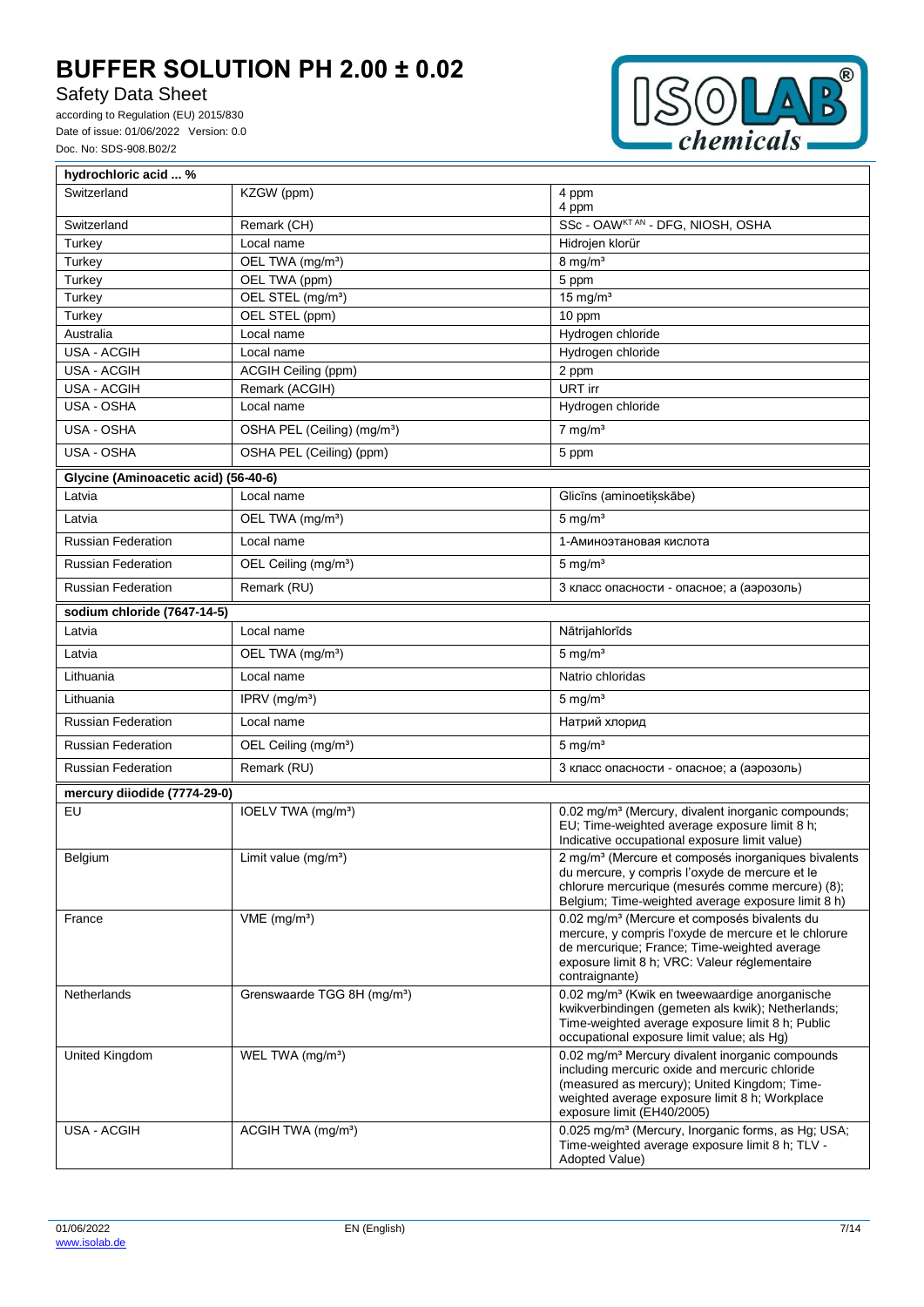## Safety Data Sheet

according to Regulation (EU) 2015/830 Date of issue: 01/06/2022 Version: 0.0 Doc. No: SDS-908.B02/2



| potassium iodide (7681-11-0) |                        |                                                                                                                            |  |
|------------------------------|------------------------|----------------------------------------------------------------------------------------------------------------------------|--|
| Belgium                      | Limit value $(mq/m^3)$ | 0.1 mg/m <sup>3</sup> (lode et iodures (vapeur et aérosol);<br>Belgium; Time-weighted average exposure limit 8 h)          |  |
| Belgium                      | Limit value (ppm)      | 0.01 ppm (lode et iodures (vapeur et aérosol);<br>Belgium; Time-weighted average exposure limit 8 h)                       |  |
| USA - ACGIH                  | ACGIH TWA (ppm)        | 0.01 ppm (lodides; USA; Time-weighted average<br>exposure limit 8 h; TLV - Adopted Value; Inhalable<br>fraction and vapor) |  |

### **8.2. Exposure controls**

### **Appropriate engineering controls:**

Ensure good ventilation of the work station.

### **Hand protection:**

Protective gloves

#### **Eye protection:**

Protective goggles

#### **Skin and body protection:**

Wear suitable protective clothing

#### **Respiratory protection:**

In case of insufficient ventilation, wear suitable respiratory equipment

#### **Environmental exposure controls:**

Avoid release to the environment.

| <b>SECTION 9: Physical and chemical properties</b>            |                                                 |  |
|---------------------------------------------------------------|-------------------------------------------------|--|
| Information on basic physical and chemical properties<br>9.1. |                                                 |  |
| Physical state                                                | : Liquid                                        |  |
| Appearance                                                    | : Liquid.                                       |  |
| Colour                                                        | Colourless. According to product specification. |  |
| Odour                                                         | characteristic.                                 |  |
| Odour threshold                                               | No data available                               |  |
| рH                                                            | 1.98 - 2.02 at $20^{\circ}$ C                   |  |
| Relative evaporation rate (butylacetate=1)                    | : No data available                             |  |
| Melting point                                                 | 0 °C<br>÷                                       |  |
| Freezing point                                                | No data available                               |  |
| Boiling point                                                 | 100 °C                                          |  |
| Flash point                                                   | No data available                               |  |
| Auto-ignition temperature                                     | No data available                               |  |
| Decomposition temperature                                     | No data available                               |  |
| Flammability (solid, gas)                                     | Not self-igniting                               |  |
| Vapour pressure                                               | 23 hPa (at 20 °C)                               |  |
| Relative vapour density at 20 °C                              | No data available                               |  |
| Relative density                                              | No data available                               |  |
| Density                                                       | 1.005 g/cm <sup>3</sup> (20 °C)                 |  |
| Solubility                                                    | Miscible with water.                            |  |
| Log Pow                                                       | No data available                               |  |
| Viscosity, kinematic                                          | No data available                               |  |
| Viscosity, dynamic                                            | No data available                               |  |
| <b>Explosive properties</b>                                   | Not explosive.                                  |  |
| Oxidising properties                                          | No data available                               |  |
| <b>Explosive limits</b>                                       | No data available                               |  |
| 9.2.<br><b>Other information</b>                              |                                                 |  |

| No additional information available |              |      |  |
|-------------------------------------|--------------|------|--|
| 01/06/2022<br>www.isolab.de         | EN (English) | 8/14 |  |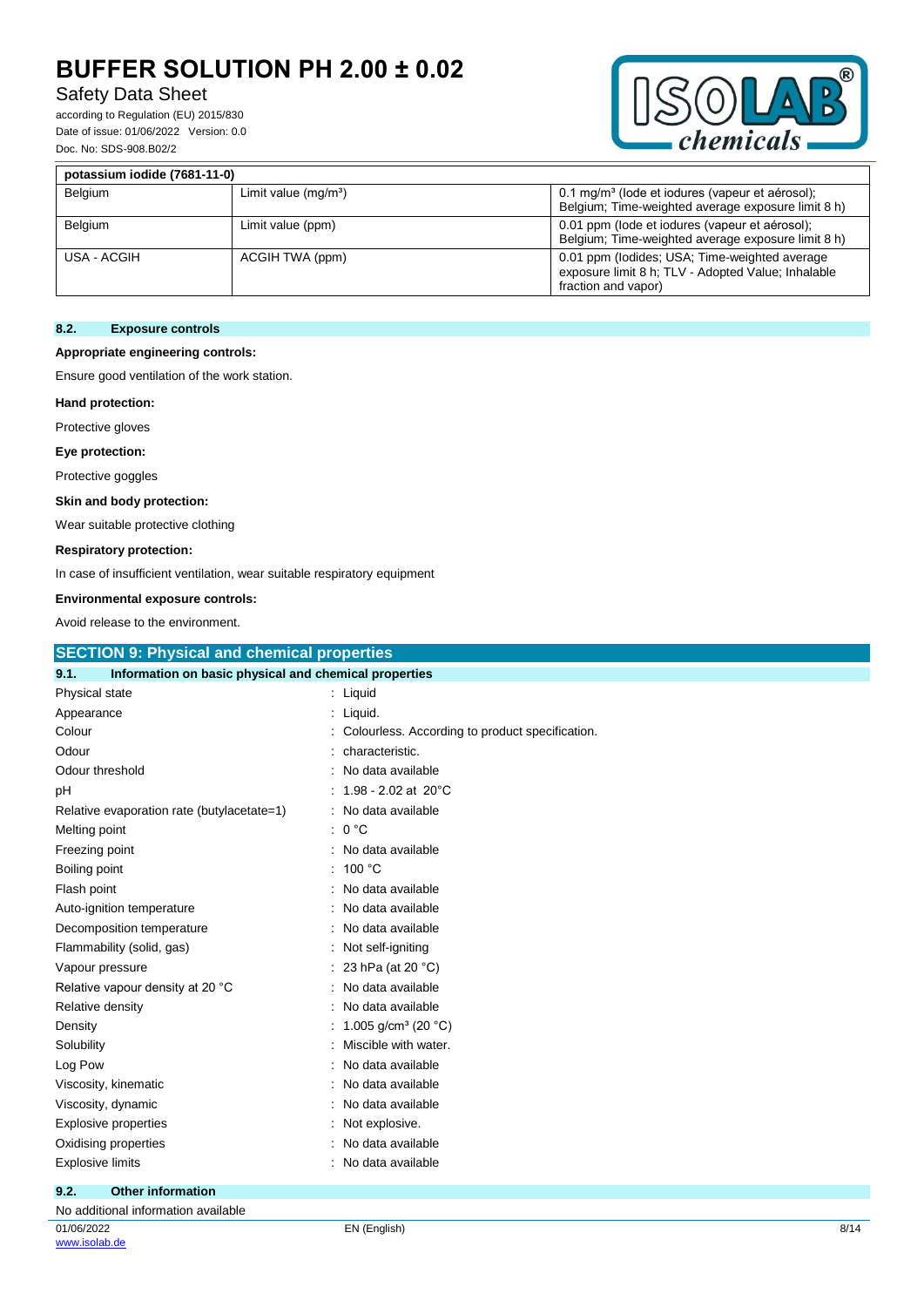## Safety Data Sheet

according to Regulation (EU) 2015/830 Date of issue: 01/06/2022 Version: 0.0 Doc. No: SDS-908.B02/2



#### **SECTION 10: Stability and reactivity**

#### **10.1. Reactivity**

The product is non-reactive under normal conditions of use, storage and transport.

#### **10.2. Chemical stability**

Stable under normal conditions.

#### **10.3. Possibility of hazardous reactions**

No dangerous reactions known under normal conditions of use.

#### **10.4. Conditions to avoid**

None under recommended storage and handling conditions (see section 7).

### **10.5. Incompatible materials**

No additional information available

### **10.6. Hazardous decomposition products**

Under normal conditions of storage and use, hazardous decomposition products should not be produced.

# **SECTION 11: Toxicological information**

**11.1. Information on toxicological effects**

Acute toxicity in the contract of the classified in the classified in the classified in the classified in the classified in the classified in the classified in the classified in the classified in the classified in the clas

| Glycine (Aminoacetic acid) (56-40-6) |                                                                                      |  |  |
|--------------------------------------|--------------------------------------------------------------------------------------|--|--|
| LD50 oral rat                        | 7930 mg/kg (Rat)                                                                     |  |  |
| sodium chloride (7647-14-5)          |                                                                                      |  |  |
| LD50 oral rat                        | 3000 mg/kg (Rat; Experimental value; 3550 mg/kg bodyweight; Rat; Experimental value) |  |  |
| LD50 dermal rabbit                   | > 10000 mg/kg (Rabbit; Experimental value)                                           |  |  |
| mercury diiodide (7774-29-0)         |                                                                                      |  |  |
| LD50 oral rat                        | 18 mg/kg (Rat)                                                                       |  |  |
| potassium iodide (7681-11-0)         |                                                                                      |  |  |
| LD50 oral rat                        | 2779 mg/kg (Rat)                                                                     |  |  |
| LD50 dermal rabbit                   | 3160 mg/kg (Rabbit)                                                                  |  |  |
| Skin corrosion/irritation            | Causes severe skin burns and eye damage.                                             |  |  |
|                                      | pH: 2                                                                                |  |  |
| Serious eye damage/irritation        | Serious eye damage, category 1, implicit                                             |  |  |
|                                      | pH: 2                                                                                |  |  |
| Respiratory or skin sensitisation    | Not classified                                                                       |  |  |
| Germ cell mutagenicity               | Not classified                                                                       |  |  |
| Carcinogenicity                      | Not classified                                                                       |  |  |
| Reproductive toxicity                | Not classified                                                                       |  |  |
| STOT-single exposure                 | Not classified                                                                       |  |  |
| STOT-repeated exposure               | : Not classified                                                                     |  |  |
| Aspiration hazard                    | Not classified                                                                       |  |  |

#### **SECTION 12: Ecological information 12.1. Toxicity**

| 14. L<br>TUAIGILY            |                                                                                                                           |  |  |
|------------------------------|---------------------------------------------------------------------------------------------------------------------------|--|--|
| Ecology - general            | : Before neutralisation, the product may represent a danger to aquatic organisms.                                         |  |  |
| hydrochloric acid  %         |                                                                                                                           |  |  |
| LC50 fish 1                  | 282 mg/l (LC50; 96 h; Gambusia affinis)                                                                                   |  |  |
| EC50 Daphnia 1               | $<$ 56 mg/l (EC50; 72 h; Daphnia magna)                                                                                   |  |  |
| sodium chloride (7647-14-5)  |                                                                                                                           |  |  |
| LC50 fish 2                  | 5840 mg/l (LC50; ASTM; 96 h; Lepomis macrochirus; Flow-through system; Fresh water;<br>Experimental value)                |  |  |
| Threshold limit algae 2      | 2430 mg/l (EC50; OECD 201: Alga, Growth Inhibition Test; 120 h; Algae; Static system; Fresh<br>water; Experimental value) |  |  |
| mercury diiodide (7774-29-0) |                                                                                                                           |  |  |
| Threshold limit algae 1      | $0.16$ mg/l (LC50; 18 h)                                                                                                  |  |  |
| 01/06/2022                   | 9/14<br>EN (English)                                                                                                      |  |  |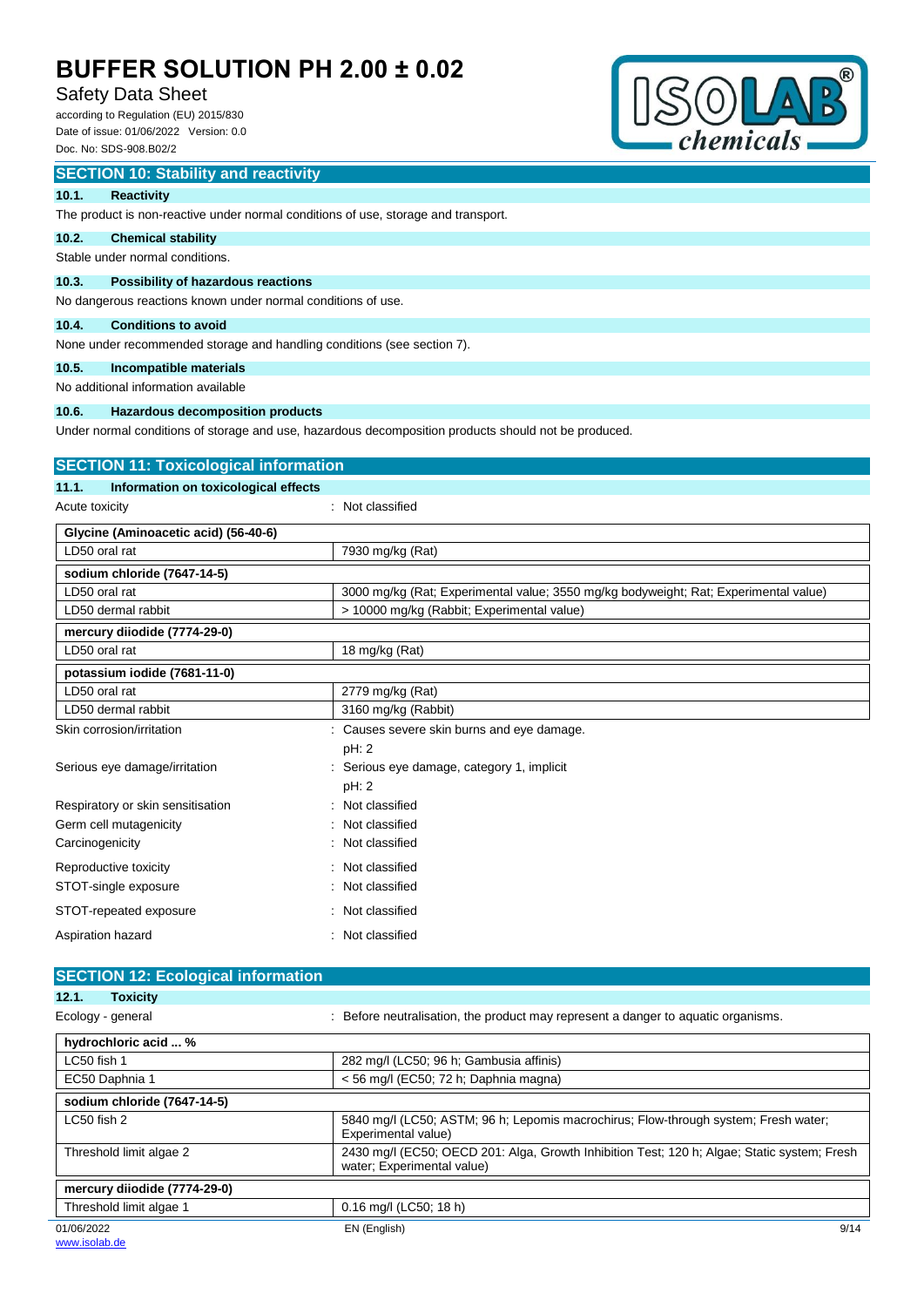# Safety Data Sheet

according to Regulation (EU) 2015/830 Date of issue: 01/06/2022 Version: 0.0 Doc. No: SDS-908.B02/2



| potassium iodide (7681-11-0) |                           |  |
|------------------------------|---------------------------|--|
| LC50 fish                    | 1788.85 mg/l (LC50; 96 h) |  |
| EC50 Daphnia 1               | 483.68 mg/l (LC50; 48 h)  |  |

### **12.2. Persistence and degradability**

| hydrochloric acid  %                      |                                                                                                                                   |
|-------------------------------------------|-----------------------------------------------------------------------------------------------------------------------------------|
| Persistence and degradability             | Biodegradability: not applicable. No (test)data on mobility of the components available.                                          |
| Biochemical oxygen demand (BOD)           | Not applicable                                                                                                                    |
| Chemical oxygen demand (COD)              | Not applicable                                                                                                                    |
| ThOD                                      | Not applicable                                                                                                                    |
| Glycine (Aminoacetic acid) (56-40-6)      |                                                                                                                                   |
| Persistence and degradability             | Readily biodegradable in water.                                                                                                   |
| BOD (% of ThOD)                           | 0.86 (5 days; Literature study)                                                                                                   |
| sodium chloride (7647-14-5)               |                                                                                                                                   |
| Persistence and degradability             | Biodegradability: not applicable. No (test)data on mobility of the substance available.                                           |
| Biochemical oxygen demand (BOD)           | Not applicable                                                                                                                    |
| Chemical oxygen demand (COD)              | Not applicable                                                                                                                    |
| ThOD                                      | Not applicable                                                                                                                    |
| mercury diiodide (7774-29-0)              |                                                                                                                                   |
| Persistence and degradability             | Biodegradability: not applicable. Forming sediments in water. Biodegradability in soil: not<br>applicable. Adsorbs into the soil. |
| Biochemical oxygen demand (BOD)           | Not applicable                                                                                                                    |
| Chemical oxygen demand (COD)              | Not applicable                                                                                                                    |
| ThOD                                      | Not applicable                                                                                                                    |
| potassium iodide (7681-11-0)              |                                                                                                                                   |
| Persistence and degradability             | Biodegradability: not applicable.                                                                                                 |
| Biochemical oxygen demand (BOD)           | Not applicable                                                                                                                    |
| Chemical oxygen demand (COD)              | Not applicable                                                                                                                    |
| <b>ThOD</b>                               | Not applicable                                                                                                                    |
| 12.3.<br><b>Bioaccumulative potential</b> |                                                                                                                                   |

#### hydrochloric acid <sup>0/</sup>

| nyarochionic aciu  70                |                                                               |
|--------------------------------------|---------------------------------------------------------------|
| Log Pow                              | 0.25 (QSAR)                                                   |
| Bioaccumulative potential            | Low potential for bioaccumulation (Log Kow $<$ 4).            |
| Glycine (Aminoacetic acid) (56-40-6) |                                                               |
| Log Pow                              | -3.21 (Experimental value)                                    |
| Bioaccumulative potential            | Bioaccumulation: not applicable.                              |
| sodium chloride (7647-14-5)          |                                                               |
| Log Pow                              | -3 (Calculated)                                               |
| Bioaccumulative potential            | Low potential for bioaccumulation (Log Kow $<$ 4).            |
| mercury diiodide (7774-29-0)         |                                                               |
| Bioaccumulative potential            | Bioaccumable.                                                 |
| potassium iodide (7681-11-0)         |                                                               |
| Bioaccumulative potential            | Not bioaccumulative.                                          |
| <b>Mobility in soil</b><br>12.4.     |                                                               |
| hydrochloric acid  %                 |                                                               |
| Ecology - soil                       | May be harmful to plant growth, blooming and fruit formation. |

| -<br>soil<br>coioc<br>u. | bloominc<br>torm<br>∩r∩wt<br>.<br>mation.<br>ano<br>nlant<br>. Ma<br>l IIT<br>DE.<br>ю<br>nar<br>тн<br>av<br>$\sim$ $\sim$ $\sim$ $\sim$ $\sim$ $\sim$ |
|--------------------------|--------------------------------------------------------------------------------------------------------------------------------------------------------|
|                          |                                                                                                                                                        |

## **12.5. Results of PBT and vPvB assessment**

No additional information available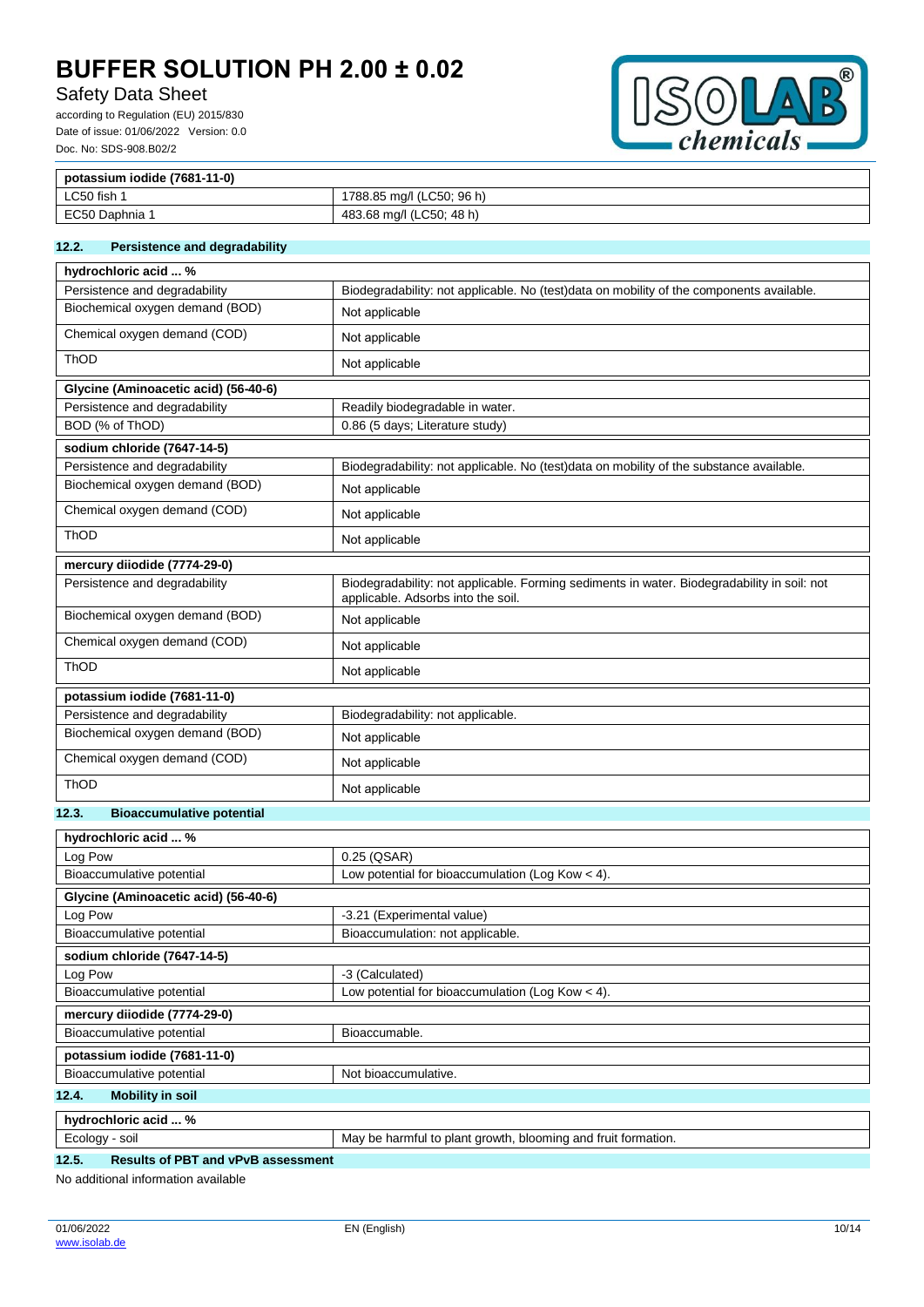## Safety Data Sheet

according to Regulation (EU) 2015/830 Date of issue: 01/06/2022 Version: 0.0 Doc. No: SDS-908.B02/2

## **12.6. Other adverse effects**

### No additional information available

## **SECTION 13: Disposal considerations**

### **13.1. Waste treatment methods**

Waste treatment methods : Dispose of contents/container in accordance with licensed collector's sorting instructions.

### **SECTION 14: Transport information** In accordance with ADR / RID / IMDG / IATA / ADN

| <b>ADR</b>                                                                     | <b>IMDG</b>                                                     | <b>IATA</b>                                                | <b>ADN</b>                                                      | <b>RID</b>                                                      |
|--------------------------------------------------------------------------------|-----------------------------------------------------------------|------------------------------------------------------------|-----------------------------------------------------------------|-----------------------------------------------------------------|
| <b>UN number</b><br>14.1.                                                      |                                                                 |                                                            |                                                                 |                                                                 |
| 3264                                                                           | 3264                                                            | 3264                                                       | 3264                                                            | 3264                                                            |
| 14.2.<br>UN proper shipping name                                               |                                                                 |                                                            |                                                                 |                                                                 |
| CORROSIVE LIQUID,<br>ACIDIC, INORGANIC,<br>N.O.S.                              | CORROSIVE LIQUID,<br>ACIDIC, INORGANIC,<br>N.O.S.               | Corrosive liquid, acidic,<br>inorganic, n.o.s.             | <b>CORROSIVE LIQUID.</b><br>ACIDIC, INORGANIC,<br>N.O.S.        | <b>CORROSIVE LIQUID.</b><br>ACIDIC, INORGANIC,<br>N.O.S.        |
| <b>Transport document description</b>                                          |                                                                 |                                                            |                                                                 |                                                                 |
| UN 3264 CORROSIVE<br>LIQUID, ACIDIC,<br><b>INORGANIC, N.O.S., 8, I,</b><br>(E) | UN 3264 CORROSIVE<br>LIQUID, ACIDIC,<br>INORGANIC, N.O.S., 8, I | UN 3264 Corrosive liquid,<br>acidic, inorganic, n.o.s., 8, | UN 3264 CORROSIVE<br>LIQUID, ACIDIC,<br>INORGANIC, N.O.S., 8, I | UN 3264 CORROSIVE<br>LIQUID, ACIDIC,<br>INORGANIC, N.O.S., 8, I |
| 14.3.<br><b>Transport hazard class(es)</b>                                     |                                                                 |                                                            |                                                                 |                                                                 |
| 8                                                                              | 8                                                               | 8                                                          | 8                                                               | 8                                                               |
|                                                                                |                                                                 |                                                            |                                                                 |                                                                 |
| 14.4.<br><b>Packing group</b>                                                  |                                                                 |                                                            |                                                                 |                                                                 |
|                                                                                |                                                                 |                                                            |                                                                 |                                                                 |
| 14.5.<br><b>Environmental hazards</b>                                          |                                                                 |                                                            |                                                                 |                                                                 |
| Dangerous for the<br>environment : No                                          | Dangerous for the<br>environment : No<br>Marine pollutant: No   | Dangerous for the<br>environment: No                       | Dangerous for the<br>environment: No                            | Dangerous for the<br>environment: No                            |
| No supplementary information available                                         |                                                                 |                                                            |                                                                 |                                                                 |

### **14.6. Special precautions for user**

### **- Overland transport**

| Classification code (ADR)                                    | : C1                |
|--------------------------------------------------------------|---------------------|
| Special provisions (ADR)                                     | 274                 |
| Limited quantities (ADR)                                     | 0                   |
| Excepted quantities (ADR)                                    | E0                  |
| Packing instructions (ADR)                                   | P001                |
| Mixed packing provisions (ADR)                               | <b>MP8, MP17</b>    |
| Portable tank and bulk container instructions<br>(ADR)       | $:$ T <sub>14</sub> |
| Portable tank and bulk container special<br>provisions (ADR) | $:$ TP2, TP27       |
| Tank code (ADR)                                              | : L10BH             |
| Vehicle for tank carriage                                    | : AT                |
| Transport category (ADR)                                     | 1                   |
| Special provisions for carriage - Operation<br>(ADR)         | S20                 |
| Hazard identification number (Kemler No.)                    | 88                  |
| Orange plates                                                |                     |
|                                                              |                     |

Tunnel restriction code (ADR) : E

 $^{\circledR}$ 

 $\frac{D}{D}$ 

 $\Delta$ 

hemicals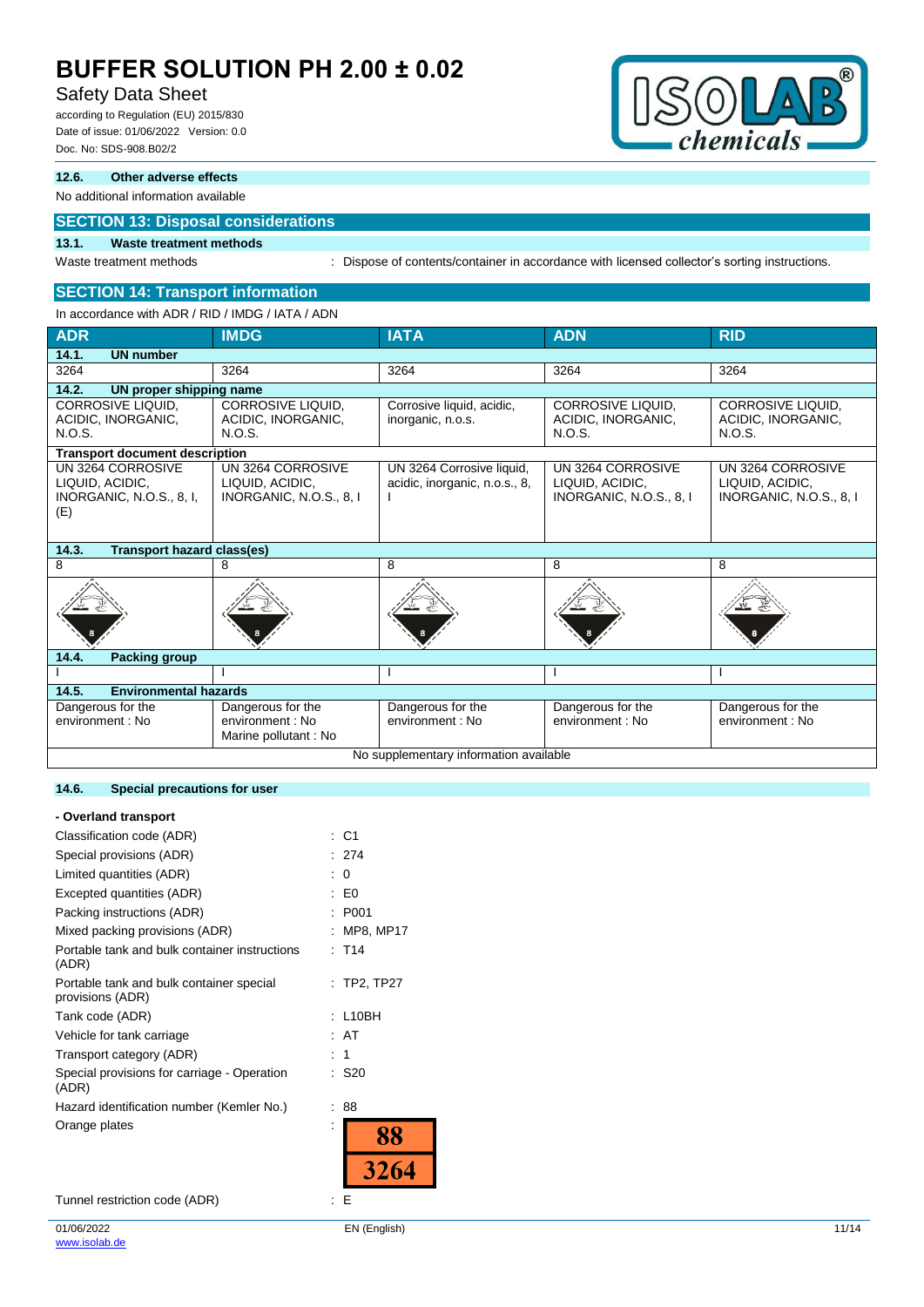# Safety Data Sheet

according to Regulation (EU) 2015/830 Date of issue: 01/06/2022 Version: 0.0 Doc. No: SDS-908.B02/2



| EAC code                                                     | : 2X                                               |
|--------------------------------------------------------------|----------------------------------------------------|
| APP code                                                     | : B                                                |
| - Transport by sea                                           |                                                    |
| Special provisions (IMDG)                                    | : 274                                              |
| Limited quantities (IMDG)                                    | $\colon 0$                                         |
| Excepted quantities (IMDG)                                   | $\mathsf{E}$ E0                                    |
| Packing instructions (IMDG)                                  | : P <sub>001</sub>                                 |
| Tank instructions (IMDG)                                     | $:$ T <sub>14</sub>                                |
| Tank special provisions (IMDG)                               | : TP2, TP27                                        |
| EmS-No. (Fire)                                               | $F-A$                                              |
| EmS-No. (Spillage)                                           | $\therefore$ S-B                                   |
| Stowage category (IMDG)                                      | : B                                                |
| Stowage and handling (IMDG)                                  | $:$ SW2                                            |
| Properties and observations (IMDG)                           | : Causes burns to skin, eyes and mucous membranes. |
| MFAG-No                                                      | : 154                                              |
|                                                              |                                                    |
| - Air transport                                              |                                                    |
| PCA Excepted quantities (IATA)                               | $\mathbf{E}$ EO                                    |
| PCA Limited quantities (IATA)                                | : Forbidden                                        |
| PCA limited quantity max net quantity (IATA)                 | : Forbidden                                        |
| PCA packing instructions (IATA)                              | : 850                                              |
| PCA max net quantity (IATA)                                  | : 0.5L                                             |
| CAO packing instructions (IATA)                              | : 854                                              |
| CAO max net quantity (IATA)                                  | : 2.5L                                             |
| Special provisions (IATA)                                    | : A3                                               |
| ERG code (IATA)                                              | : 8L                                               |
| - Inland waterway transport                                  |                                                    |
| Classification code (ADN)                                    | : C1                                               |
| Special provisions (ADN)                                     | : 274                                              |
| Limited quantities (ADN)                                     | : 0                                                |
| Excepted quantities (ADN)                                    | $E_{\rm C}$ = EQ                                   |
| Carriage permitted (ADN)                                     | : T                                                |
| Equipment required (ADN)                                     | $:$ PP, EP                                         |
| Number of blue cones/lights (ADN)                            | $\therefore$ 0                                     |
| - Rail transport                                             |                                                    |
| Classification code (RID)                                    | : C1                                               |
| Special provisions (RID)                                     | 274                                                |
| Limited quantities (RID)                                     | 0                                                  |
| Excepted quantities (RID)                                    | $\therefore$ EO                                    |
| Packing instructions (RID)                                   | : P001                                             |
| Mixed packing provisions (RID)                               | MP8, MP17                                          |
| Portable tank and bulk container instructions                | $:$ T <sub>14</sub>                                |
| (RID)                                                        |                                                    |
| Portable tank and bulk container special<br>provisions (RID) | $:$ TP2, TP27                                      |
| Tank codes for RID tanks (RID)                               | : L10BH                                            |
| Special provisions for RID tanks (RID)                       | : TU38, TE22                                       |
| Transport category (RID)                                     | 1                                                  |
| Hazard identification number (RID)                           | : 88                                               |
|                                                              |                                                    |

#### **14.7. Transport in bulk according to Annex II of Marpol and the IBC Code**

Not applicable

**SECTION 15: Regulatory information 15.1. Safety, health and environmental regulations/legislation specific for the substance or mixture 15.1.1. EU-Regulations**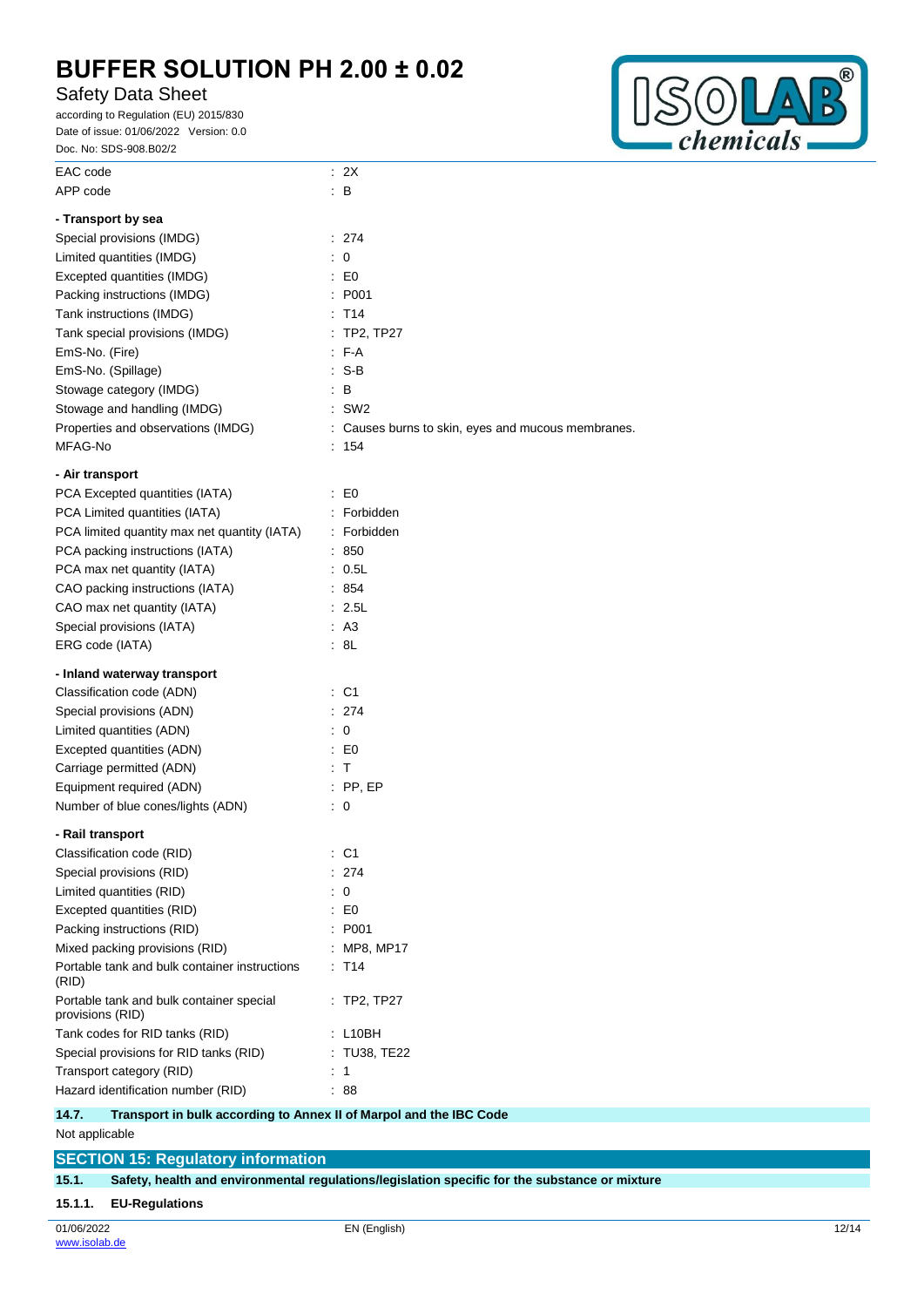## Safety Data Sheet

according to Regulation (EU) 2015/830 Date of issue: 01/06/2022 Version: 0.0 Doc. No: SDS-908.B02/2



Contains no REACH substances with Annex XVII restrictions Contains no substance on the REACH candidate list Contains no REACH Annex XIV substances

#### **15.1.2. National regulations**

#### **Germany**

| VwVwS Annex reference                                                                | : Water hazard class (WGK) 1, low hazard to waters (Classification according to VwVwS, Annex<br>4)      |
|--------------------------------------------------------------------------------------|---------------------------------------------------------------------------------------------------------|
| 12th Ordinance Implementing the Federal<br>Immission Control Act - 12. BlmSchV       | : Is not subject of the 12. BlmSchV (Hazardous Incident Ordinance)                                      |
| Netherlands                                                                          |                                                                                                         |
| SZW-lijst van kankerverwekkende stoffen                                              | : None of the components are listed                                                                     |
| SZW-lijst van mutagene stoffen                                                       | : None of the components are listed                                                                     |
| NIET-limitatieve lijst van voor de voortplanting<br>giftige stoffen – Borstvoeding   | : None of the components are listed                                                                     |
| NIET-limitatieve lijst van voor de voortplanting<br>giftige stoffen - Vruchtbaarheid | : None of the components are listed                                                                     |
| NIET-limitatieve lijst van voor de voortplanting<br>giftige stoffen – Ontwikkeling   | : None of the components are listed                                                                     |
| Denmark                                                                              |                                                                                                         |
| Recommendations Danish Regulation                                                    | : Young people below the age of 18 years are not allowed to use the product                             |
|                                                                                      | Pregnant/breastfeeding women working with the product must not be in direct contact with the<br>product |
|                                                                                      | The requirements from the Danish Working Environment Authorities regarding work with                    |

carcinogens must be followed during use and disposal

#### **15.2. Chemical safety assessment**

No chemical safety assessment has been carried out

## **SECTION 16: Other information**

| Abbreviations and acronyms: |                                                                                                   |
|-----------------------------|---------------------------------------------------------------------------------------------------|
| <b>ADN</b>                  | European Agreement concerning the International Carriage of Dangerous Goods by Inland Waterways   |
| <b>ADR</b>                  | European Agreement concerning the International Carriage of Dangerous Goods by Road               |
| <b>ATE</b>                  | <b>Acute Toxicity Estimate</b>                                                                    |
| <b>BCF</b>                  | Bioconcentration factor                                                                           |
| <b>CLP</b>                  | Classification Labelling Packaging Regulation; Regulation (EC) No 1272/2008                       |
| <b>EC50</b>                 | Median effective concentration                                                                    |
| <b>IARC</b>                 | International Agency for Research on Cancer                                                       |
| <b>IATA</b>                 | International Air Transport Association                                                           |
| <b>IMDG</b>                 | International Maritime Dangerous Goods                                                            |
| <b>LC50</b>                 | Median lethal concentration                                                                       |
| LD50                        | Median lethal dose                                                                                |
| <b>OECD</b>                 | Organisation for Economic Co-operation and Development                                            |
| <b>PBT</b>                  | Persistent Bioaccumulative Toxic                                                                  |
| <b>REACH</b>                | Registration, Evaluation, Authorisation and Restriction of Chemicals Regulation (EC) No 1907/2006 |
| <b>RID</b>                  | Regulations concerning the International Carriage of Dangerous Goods by Rail                      |
| <b>SDS</b>                  | Safety Data Sheet                                                                                 |
| vPvB                        | Very Persistent and Very Bioaccumulative                                                          |
| Data sources                | REGULATION (EC) No 1272/2008 OF THE EUROPEAN PARLIAMENT AND OF THE                                |

COUNCIL of 16 December 2008 on classification, labelling and packaging of substances and mixtures, amending and repealing Directives 67/548/EEC and 1999/45/EC, and amending Regulation (EC) No 1907/2006.

| Full text of H- and EUH-statements: |                                     |
|-------------------------------------|-------------------------------------|
| Acute Tox. 1 (Dermal)               | Acute toxicity (dermal), Category 1 |
| Acute Tox. 2 (Inhalation)           | Acute toxicity (inhal.), Category 2 |
| Acute Tox. 2 (Oral)                 | Acute toxicity (oral), Category 2   |